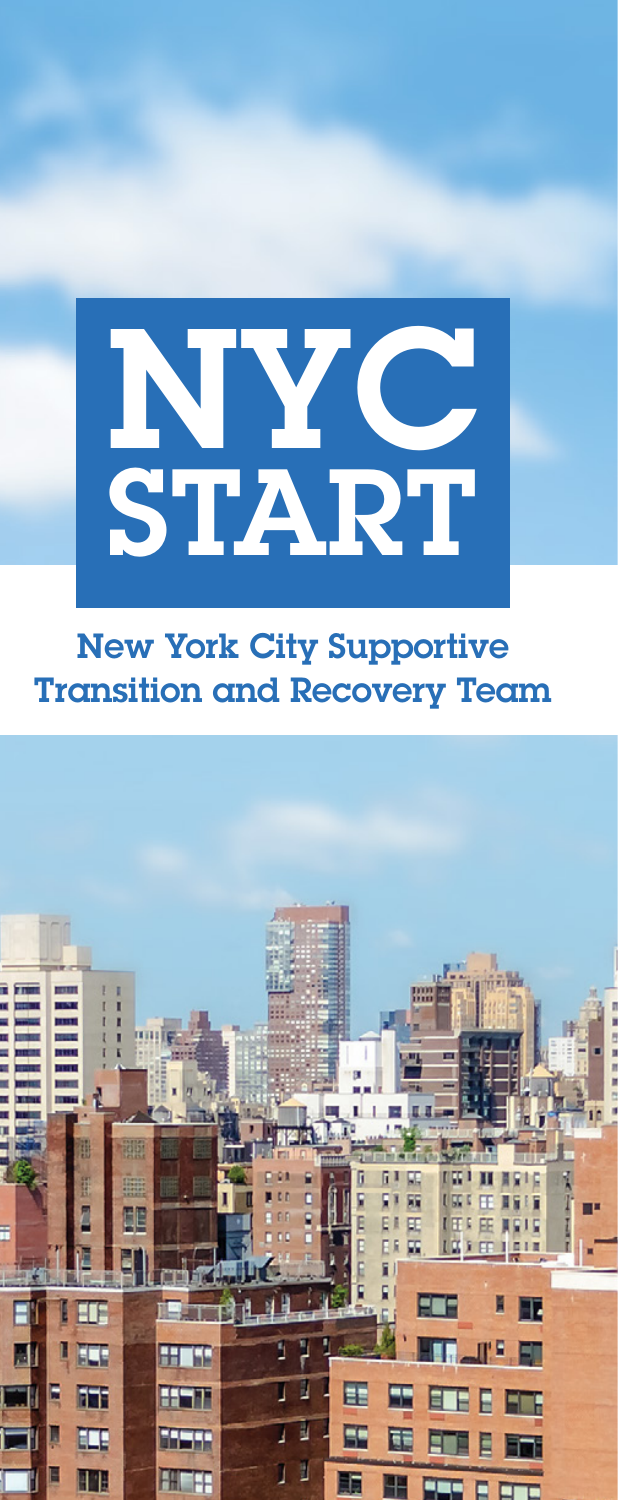

#### Supporting your recovery.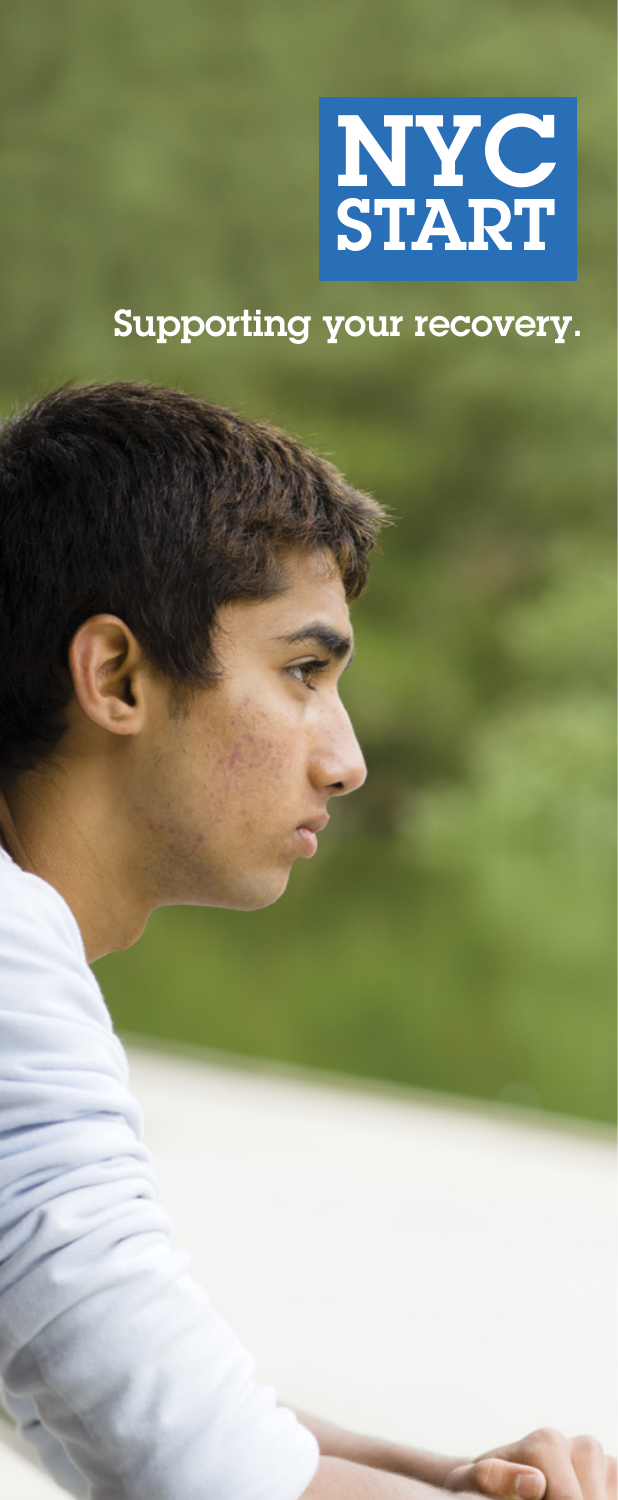# NYC START

## New York City Supportive Transition and Recovery Team

**NYC START supports young adults who have been hospitalized for symptoms such as experiencing changed feelings, thoughts or behaviors, hearing or seeing things others don't, withdrawing from loved ones or having difficulty organizing thoughts.** 

**If you have been hospitalized for any of these symptoms, this free program can help you achieve your goals while you're in the hospital and for the first three months after you leave.**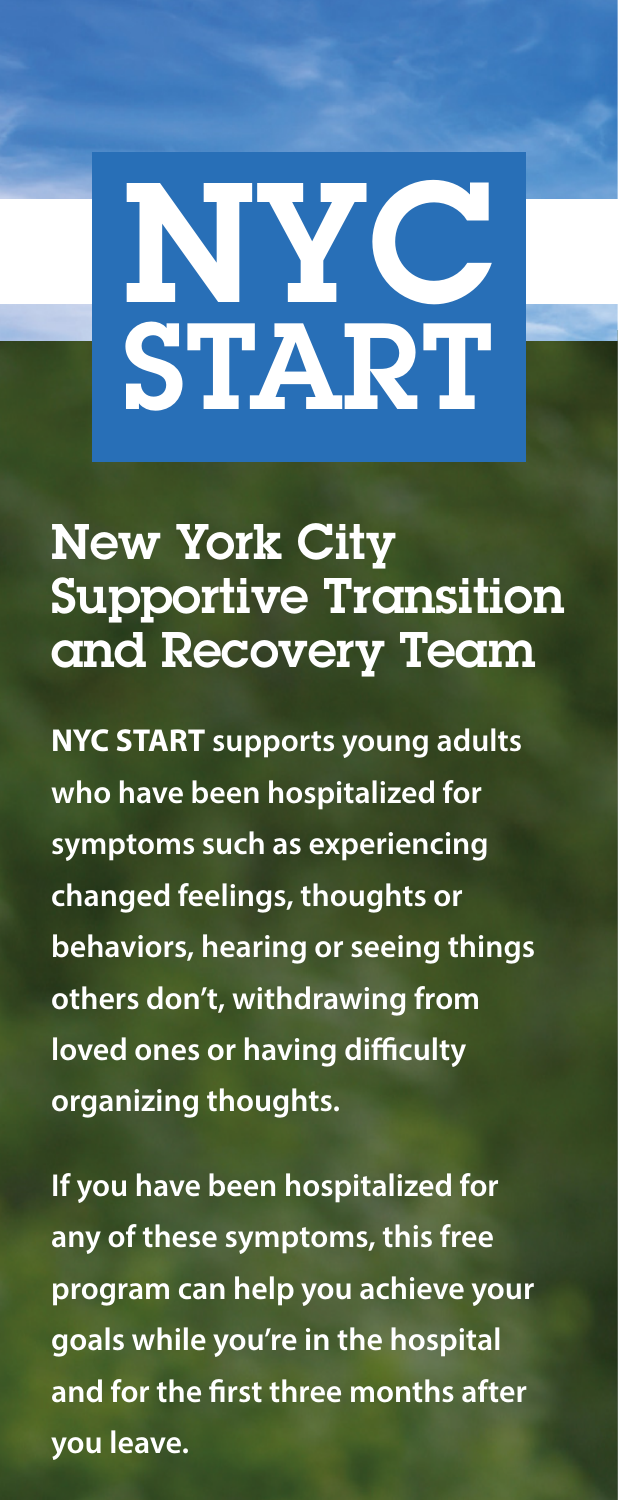### What to Expect

**During hospitalization, social workers and Peer Specialists (people who have recovered from similar experiences) will work closely with you, hospital staff, and, with your permission, your family to create an after care plan that meets your needs. Your team will connect you to community resources that can help with your recovery, including educational or employment programs and treatment services.**

**After you leave the hospital, your team will work with you, service providers, and, with your permission, your family to support the transition home. At your request, team members can accompany you to appointments and meet with you at your home or a location you choose.**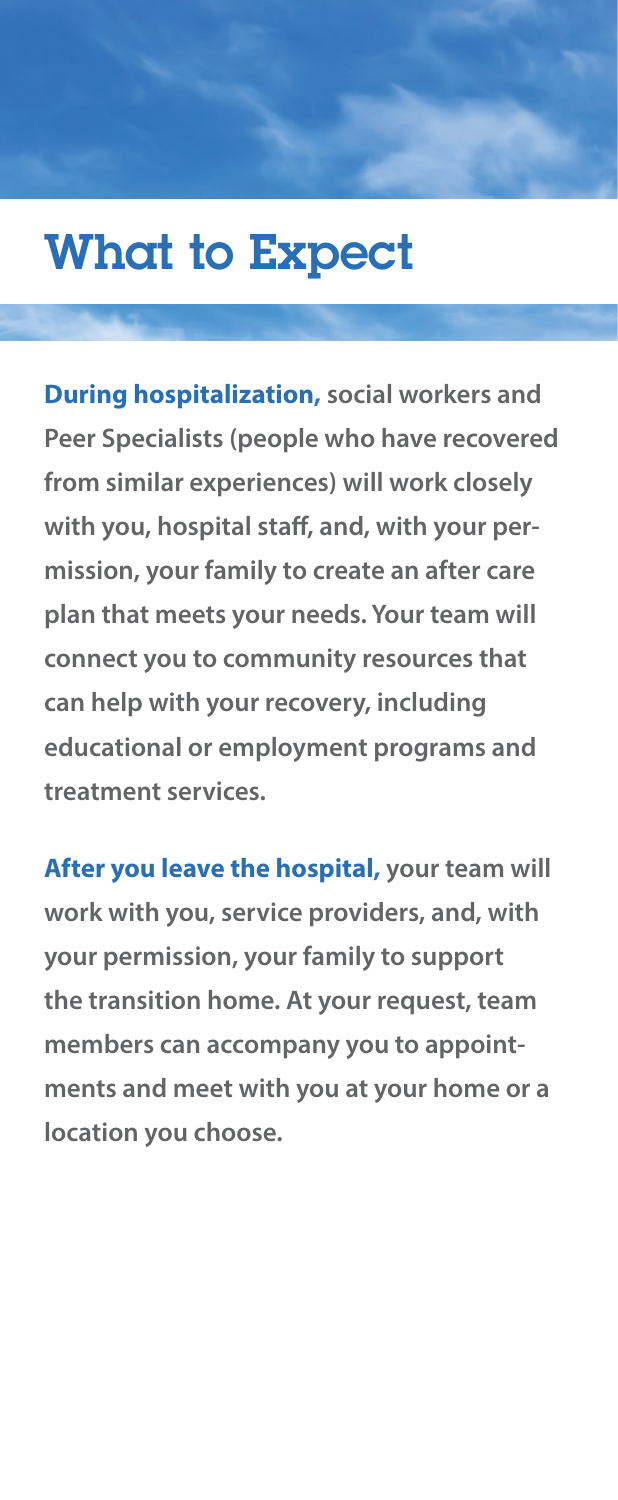## Eligibility

**NYC START serves New Yorkers between 16 and 30 years old. Participation is optional and free.**

**To get started, ask your hospital social worker or contact NYC START directly:**



nycstart@health.nyc.gov